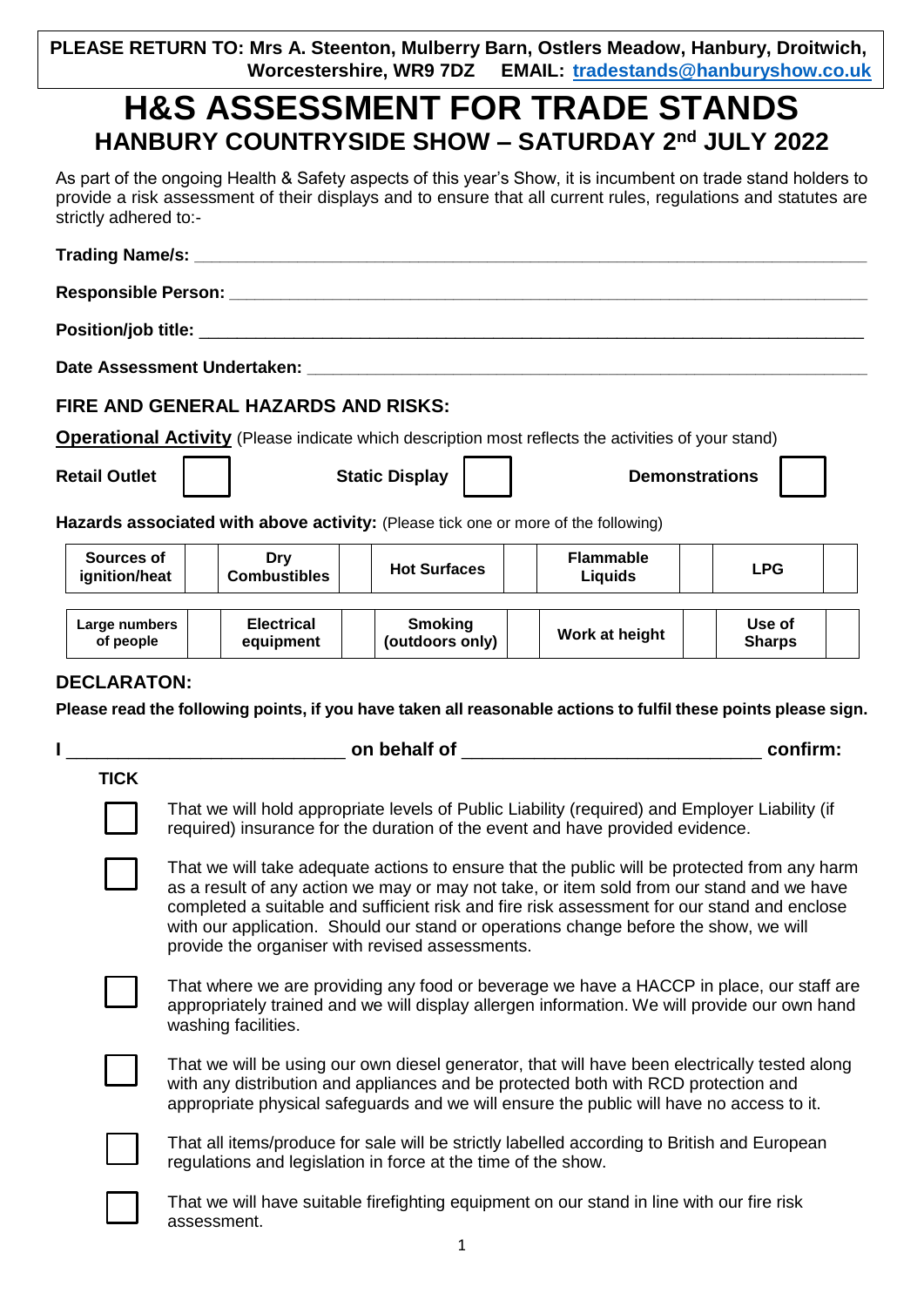|  | That we have brought to the attention of the show organiser any other information that may<br>give rise to a hazard or concern at the show.                                                                                      |  |  |  |  |
|--|----------------------------------------------------------------------------------------------------------------------------------------------------------------------------------------------------------------------------------|--|--|--|--|
|  | That upon arrival at the show our staff will familiarise themselves with any potential risks on<br>site and any emergency information.                                                                                           |  |  |  |  |
|  | That our stand staff and others have been given sufficient information, instruction and<br>training to enable them to work in a competent and safe manner.                                                                       |  |  |  |  |
|  | That all staff, including contractors and sub-contractors have been informed of potential risks<br>on site.                                                                                                                      |  |  |  |  |
|  | That we will comply with all rules and regulations of the show which we have received and<br>understand.                                                                                                                         |  |  |  |  |
|  | That we agree to liaise with the Showground Manager, Health & Safety Officer, or other<br>person(s) authorised by the Society to ensure the health and safety of all parties who may<br>be affected by our actions or inactions. |  |  |  |  |
|  | That we accept that the Society may suspend any activity which they consider contravenes<br>its rules and procedures for safety and agree to take any action required of us aimed at<br>ensuring compliance                      |  |  |  |  |
|  | That we have completed the exhibitor stand risk assessment and understand the<br>requirement for ensuring that the necessary controls for eliminating or minimising risk are put<br>in place.                                    |  |  |  |  |
|  | That we have completed all pages of this form and apply for trade space.                                                                                                                                                         |  |  |  |  |
|  | That we ensure that all regulations applying are met and no claims against the Society will<br>be considered.                                                                                                                    |  |  |  |  |
|  | That any major or minor incidents occurring within the area that we are located should and<br>will be reported to an official of the Society immediately.                                                                        |  |  |  |  |
|  | Please ensure you complete and return with your application the following:                                                                                                                                                       |  |  |  |  |
|  | Risk assessment and fire risk assessment (you may provide your own or use provided<br>template).                                                                                                                                 |  |  |  |  |
|  | Copy of your Public Liability (and Employers Liability Certificates as applicable). Certificate<br>must be current and will remain valid for the duration of the Show                                                            |  |  |  |  |
|  | <b>Food suppliers</b> – Copy of your HACCP documentation & Hygiene certificates etc.                                                                                                                                             |  |  |  |  |
|  |                                                                                                                                                                                                                                  |  |  |  |  |
|  | (Person responsible for safety matters)                                                                                                                                                                                          |  |  |  |  |
|  |                                                                                                                                                                                                                                  |  |  |  |  |
|  | <b>FOOD &amp; DRINK SUPPLIERS:</b>                                                                                                                                                                                               |  |  |  |  |
|  | Name under which food business is registered: __________________________________                                                                                                                                                 |  |  |  |  |
|  |                                                                                                                                                                                                                                  |  |  |  |  |
|  |                                                                                                                                                                                                                                  |  |  |  |  |
|  |                                                                                                                                                                                                                                  |  |  |  |  |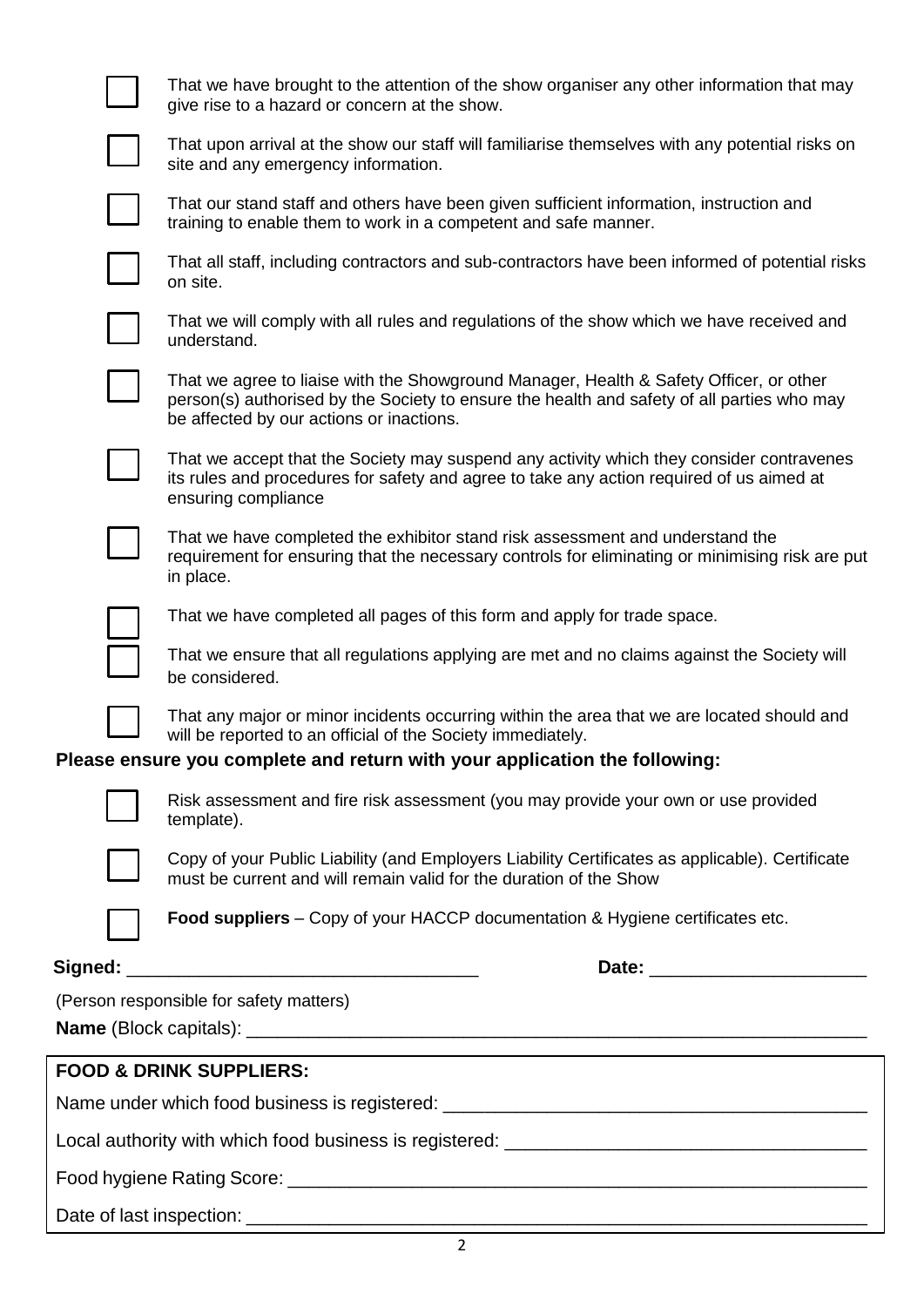## **RISK ASSESSMENT HANBURY COUNTRYSIDE SHOW – SATURDAY 2nd JULY 2022**

It is a requirement of the Show (and in many cases a legal requirement) that any organisation or individual wishing to exhibit as a trade stand or similar provides a suitable and sufficient risk assessment of their proposed undertakings at the Hanbury Countryside Show. The below assessment form is intended as guidance only to assist you consider the hazards related to your stand. This does not absolve you from your legal obligations or responsibilities or transfer such.

Your assessment needs to identify the significant hazards that may be posed by your stand and your operations to anyone on the showground, including you and your staff as well as visitors. You must endeavour to remove or reduce these risks to protect people from injury.

The completed and signed form must be submitted to the event organiser as well as maintained available on your stand for inspection by the Regulatory Services / Event Organisers upon request.

You do not need to use this form; you may use another method if you wish.

| <b>Activity/Hazard/Consideration</b>                                                                                                                                                                                                                                              | <b>Tick if you</b><br>have this<br>hazard. | Explain who may be harmed and what you do to<br>reduce the effect of the hazard to a safe level |
|-----------------------------------------------------------------------------------------------------------------------------------------------------------------------------------------------------------------------------------------------------------------------------------|--------------------------------------------|-------------------------------------------------------------------------------------------------|
| Accessibility for those less able<br>Detail considerations and measures<br>put in place to enable everyone to<br>be able to access your stand safely<br>in line with the Equality Act 2010.                                                                                       |                                            |                                                                                                 |
| <b>Alcohol</b><br>If you sell or provide alcohol on<br>your stand detail how you ensure it<br>is not served to minors and how<br>you uphold the licencing conditions.<br>Note if you intend to sell alcohol on<br>your stand this must be agreed with<br>the Show before booking. |                                            |                                                                                                 |
| <b>Chemicals</b><br>If you use or have chemicals<br>present on your stand - these may<br>include everyday cleaning products;<br>you should complete COSHH<br>assessments for each product.<br>Explain how you prevent injuries<br>occurring from these chemicals.                 |                                            |                                                                                                 |
| Children<br>Consider how you ensure children<br>may be effected by your stand or<br>products and how you ensure they<br>are not exposed to such hazards.                                                                                                                          |                                            |                                                                                                 |
| $CoViD-19$<br>Explain the measures you are<br>implementing on your stand to<br>ensure good hygiene of your staff<br>and customers and how you are<br>managing the hazard in line with<br>the current government guidelines.                                                       |                                            |                                                                                                 |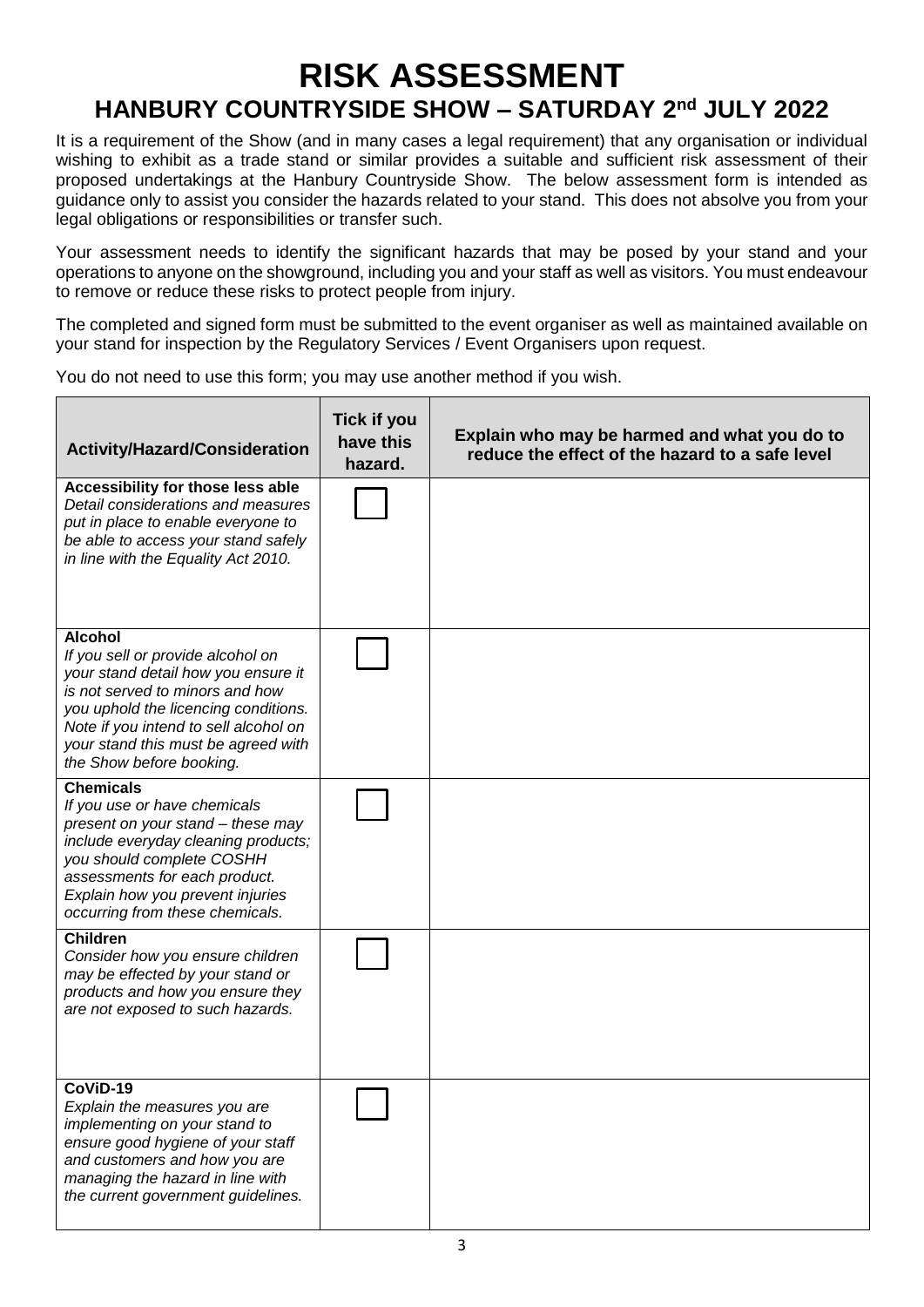| <b>Demonstrations</b><br>Describe any demonstrations of<br>products or services and how you<br>ensure no hazards are presented to<br>your staff or visitors.                                                                                                                                                                                                 |                                   |
|--------------------------------------------------------------------------------------------------------------------------------------------------------------------------------------------------------------------------------------------------------------------------------------------------------------------------------------------------------------|-----------------------------------|
| <b>Electricity</b><br>Detail how you ensure your<br>electrical equipment is safe, will not<br>cause injury to your staff or<br>customers and will not start fires.                                                                                                                                                                                           |                                   |
| <b>Erecting and Dismantling your</b><br>stand<br>Explain measures taken to ensure<br>the safety of your staff and those<br>around you during this process and<br>how you fulfil your responsibilities<br>under the Construction (Design and<br>Management) Regulations.                                                                                      |                                   |
| <b>Evacuation or Emergency</b><br>Explain how you have considered<br>suitable exit points from your stand<br>in case of emergency and how your<br>staff are briefed on these exists<br>including where to go to in the<br>event of an evacuation. Ensure<br>you provide instruction to staff of<br>what to do in an emergency and<br>how to raise the alarm. |                                   |
| <b>Fire</b><br>Please ensure you have completed<br>and provided the required Fire Risk<br>Assessment                                                                                                                                                                                                                                                         | See separate Fire Risk Assessment |
| Flag poles or raised equipment<br>Detail measures you have in place<br>to ensure the use of flag poles or<br>raised equipment is done so safely.<br>Note there are a number of<br>overhead cables on the<br>showground.                                                                                                                                      |                                   |
| <b>First Aid Provision</b><br>Detail what measures you have in<br>place to ensure you have suitable<br>and sufficient first aid for your staff<br>whilst erecting and dismantling your<br>stand.                                                                                                                                                             |                                   |
| Food<br>Explain measures taken to ensure<br>food supply, storage etc is safe.<br>Please provide your HACCP and<br>completed food stand booking<br>documentation with this risk<br>assessment.                                                                                                                                                                |                                   |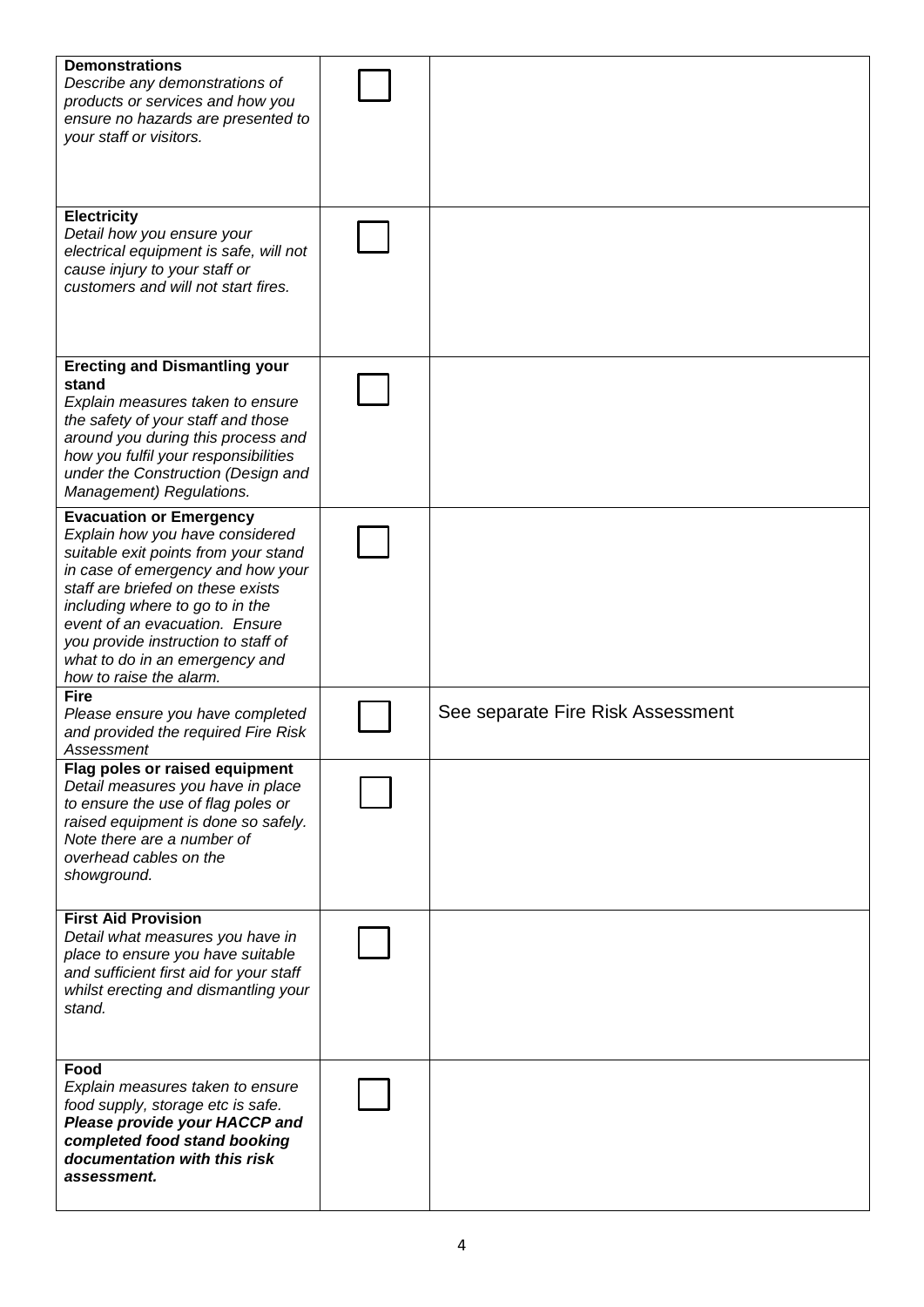| <b>Ground Conditions</b><br>Explain how you asses and deal<br>with different ground conditions;<br>such as very wet shows or uneven<br>ground to ensure your staff and<br>customers are not injured                                                             |  |
|-----------------------------------------------------------------------------------------------------------------------------------------------------------------------------------------------------------------------------------------------------------------|--|
| <b>Hot Liquids</b><br>If you have or create hot liquids on<br>your stand consider what measures<br>you take to ensure your staff and<br>customers are not scalded etc.                                                                                          |  |
| <b>Hygiene</b><br>Explain what measures you take to<br>ensure good hygiene for your staff<br>and customers. All food stands<br>must provide their own<br>handwashing facilities.                                                                                |  |
| <b>Items on Display</b><br>Describe the items you have on<br>display and if they may pose a<br>hazard to staff or customers what<br>measures you take to prevent these<br>injuries. Especially consider if<br>children access the stand.                        |  |
| <b>Lone Working</b><br>What measures do you take to<br>ensure the safety of any staff<br>working alone.                                                                                                                                                         |  |
| <b>LPG/Gas Heat Sources</b><br>Detail what gas sources and<br>quantities you have on your stand<br>and measures to ensure they are<br>used safely.                                                                                                              |  |
| <b>Manual Handling</b><br>Explain measures you take to<br>prevent your staff being injured<br>whilst carrying out manual handling<br>(lifting, carrying, pushing, pulling<br>etc) setting up, running or<br>dismantling your stand.                             |  |
| <b>Naked Flames/Heat Sources</b><br>If you have naked flames or heat<br>sources on your stand, detail how<br>you ensure these do not set other<br>items/stand alight or how you<br>prevent accidental contact of the<br>flame/heat/hot surfaces with<br>people. |  |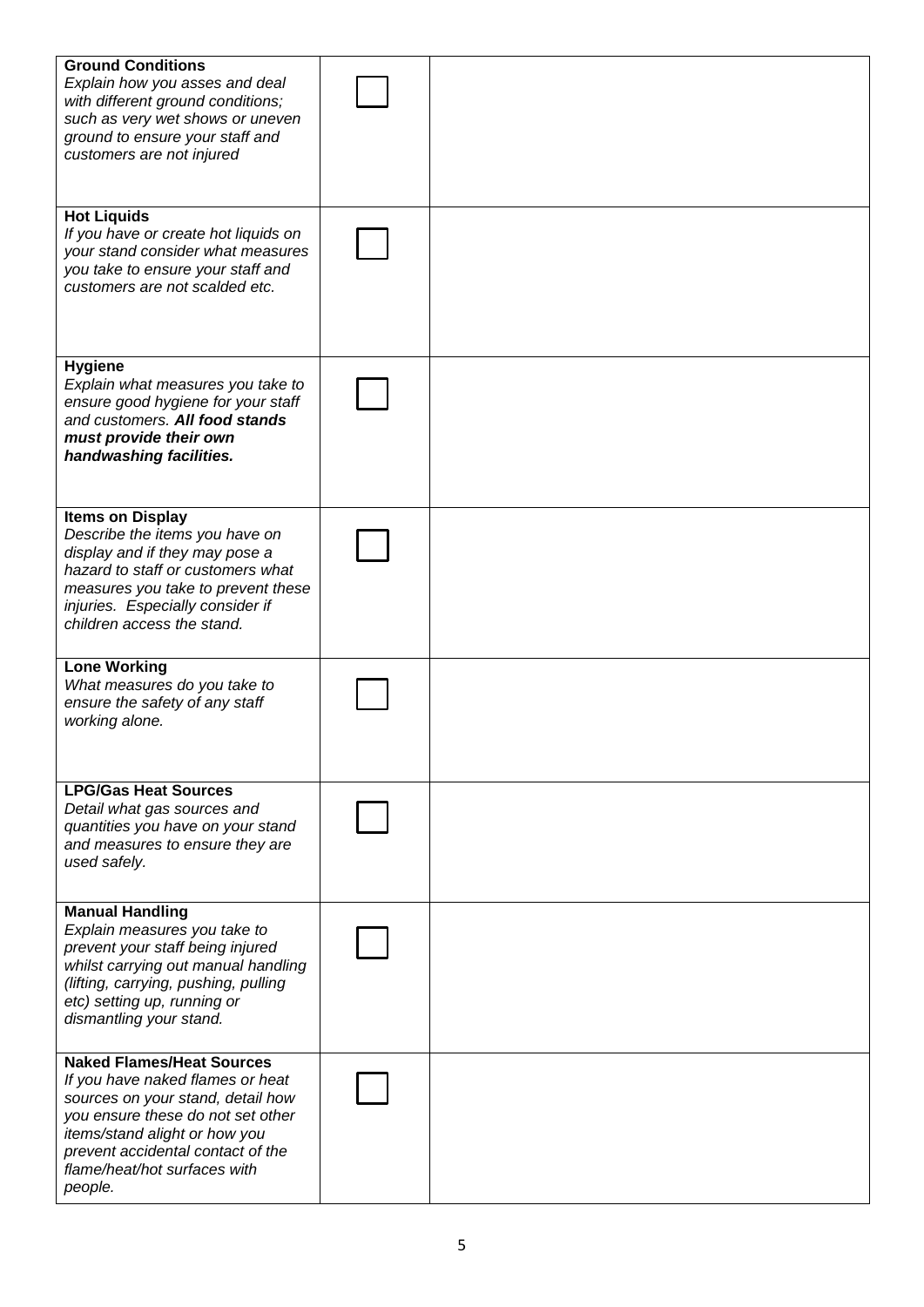| <b>Noise</b><br>If your stand or process creates<br>excessive noise detail how you<br>manage this to prevent hearing<br>damage to your staff or disturbing<br>other stands. Note: Use of PA<br>systems is prohibited without<br>express written consent from the<br>show. |  |
|---------------------------------------------------------------------------------------------------------------------------------------------------------------------------------------------------------------------------------------------------------------------------|--|
| Overcrowding                                                                                                                                                                                                                                                              |  |
| Do you have limited space on your                                                                                                                                                                                                                                         |  |
| stand or attract large crowds during                                                                                                                                                                                                                                      |  |
|                                                                                                                                                                                                                                                                           |  |
| demonstrations? Explain how you                                                                                                                                                                                                                                           |  |
| manage your customers/ audience                                                                                                                                                                                                                                           |  |
| to prevent injury or causing hazards                                                                                                                                                                                                                                      |  |
| to other stands or visitors.                                                                                                                                                                                                                                              |  |
| <b>Power Tools &amp; Plant and</b>                                                                                                                                                                                                                                        |  |
| <b>Machinery</b>                                                                                                                                                                                                                                                          |  |
| If you use power tools or plant and                                                                                                                                                                                                                                       |  |
| machinery whilst erecting and                                                                                                                                                                                                                                             |  |
| dismantling or demonstrating on                                                                                                                                                                                                                                           |  |
| your stand, how do you ensure the                                                                                                                                                                                                                                         |  |
| equipment is correct for the job and                                                                                                                                                                                                                                      |  |
| in a safe condition and your staff                                                                                                                                                                                                                                        |  |
| have been trained in its use.                                                                                                                                                                                                                                             |  |
| <b>Public Access to Staff only areas</b>                                                                                                                                                                                                                                  |  |
| or on-stand hazards                                                                                                                                                                                                                                                       |  |
| Explain what hazards you may                                                                                                                                                                                                                                              |  |
| have on your stand that may injure                                                                                                                                                                                                                                        |  |
| others if they access them and how                                                                                                                                                                                                                                        |  |
| you prevent this.                                                                                                                                                                                                                                                         |  |
|                                                                                                                                                                                                                                                                           |  |
| <b>Racking and Shelving Stability</b>                                                                                                                                                                                                                                     |  |
| If you use any racking, shelving,                                                                                                                                                                                                                                         |  |
| suspended items or display units,                                                                                                                                                                                                                                         |  |
| how do you ensure they remain                                                                                                                                                                                                                                             |  |
| stable and will not topple, fall or                                                                                                                                                                                                                                       |  |
| collapse especially if ground                                                                                                                                                                                                                                             |  |
| conditions are uneven or strong                                                                                                                                                                                                                                           |  |
| winds dislodge etc                                                                                                                                                                                                                                                        |  |
| Sharp Items (such as knives)                                                                                                                                                                                                                                              |  |
| What measures do you take to                                                                                                                                                                                                                                              |  |
| ensure those using such items do                                                                                                                                                                                                                                          |  |
| so safely or others do not have                                                                                                                                                                                                                                           |  |
| access to them.                                                                                                                                                                                                                                                           |  |
|                                                                                                                                                                                                                                                                           |  |
|                                                                                                                                                                                                                                                                           |  |
|                                                                                                                                                                                                                                                                           |  |
| <b>Slips and Trips</b>                                                                                                                                                                                                                                                    |  |
| Explain what you do to ensure your                                                                                                                                                                                                                                        |  |
| staff and customers do not slip or                                                                                                                                                                                                                                        |  |
| trip whilst in your stand. Don't                                                                                                                                                                                                                                          |  |
| forget to consider trailing cables                                                                                                                                                                                                                                        |  |
| and low-level displays.                                                                                                                                                                                                                                                   |  |
|                                                                                                                                                                                                                                                                           |  |
| Smoke, Fumes or effects that                                                                                                                                                                                                                                              |  |
| may cause offence                                                                                                                                                                                                                                                         |  |
| Explain how you ensure any                                                                                                                                                                                                                                                |  |
| smoke, fumes or effects that may                                                                                                                                                                                                                                          |  |
| be produced from your stand are                                                                                                                                                                                                                                           |  |
| controlled to ensure they do not                                                                                                                                                                                                                                          |  |
| affect others or pose harm. If you<br>are using gas or burning fuel                                                                                                                                                                                                       |  |
| ensure you have considered the                                                                                                                                                                                                                                            |  |
| risk of carbon monoxide.                                                                                                                                                                                                                                                  |  |
|                                                                                                                                                                                                                                                                           |  |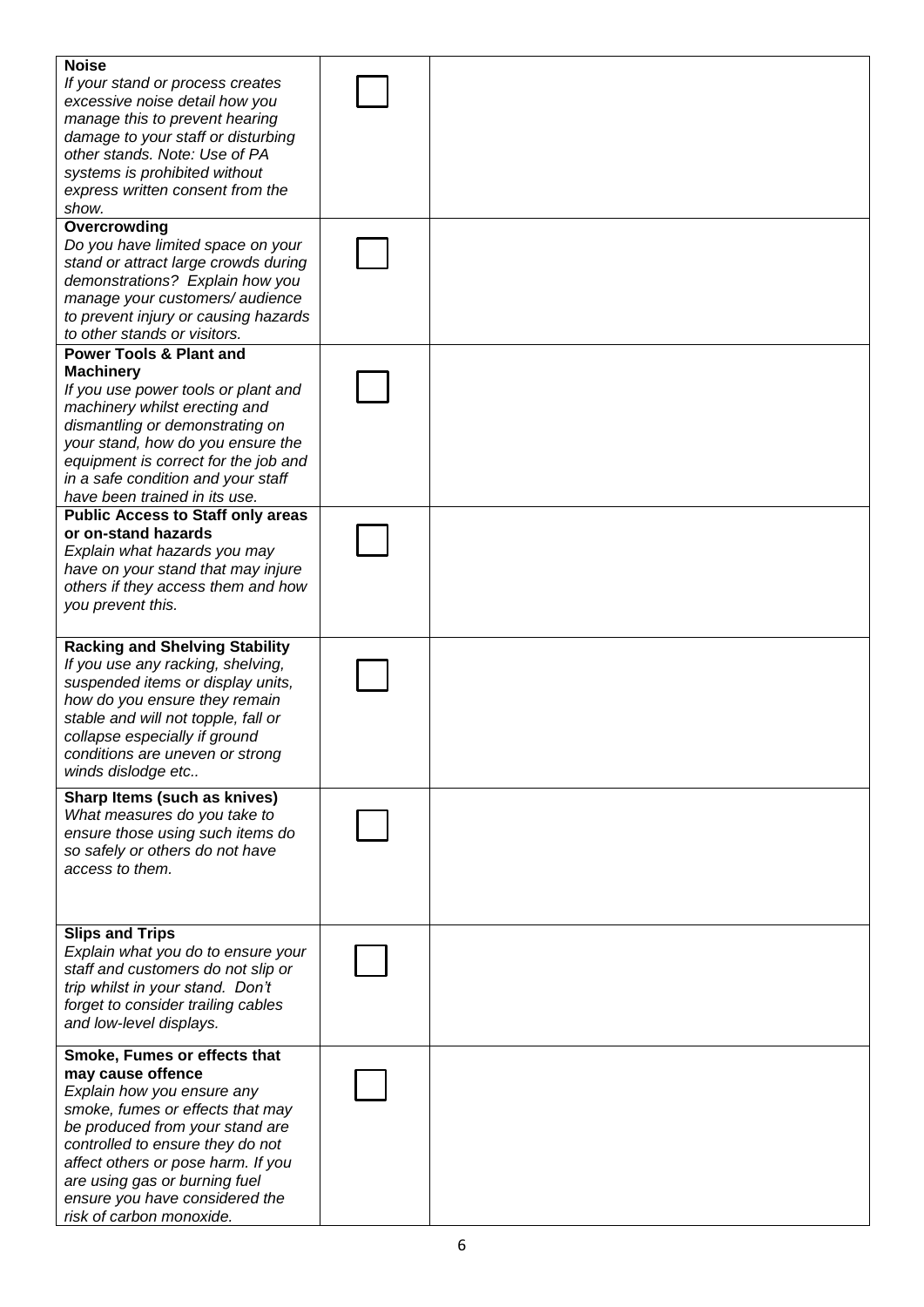| <b>Temporary structures</b><br>Do you erect a gazebo or<br>marquee? Consider how you have<br>selected the structure as being<br>suitable and how you set it up and<br>remove it safely and measures to<br>ensure it is suitable for use at all<br>times whilst on this site. All<br>structures should be rated to at<br>least 30mph wind gusts and have<br>appropriate anchorage. |  |
|-----------------------------------------------------------------------------------------------------------------------------------------------------------------------------------------------------------------------------------------------------------------------------------------------------------------------------------------------------------------------------------|--|
| <b>Vehicle movement</b><br>Consider how you avoid injuring<br>someone from the movement of<br>your vehicle on-site and how you<br>avoid getting injured.                                                                                                                                                                                                                          |  |
| <b>Weather conditions</b><br>Explain what you do to<br>accommodate very hot, or cold or<br>very windy conditions etc. that may<br>affect your staff or stand structure.                                                                                                                                                                                                           |  |
| Working at Height (any height<br>where you are not stood on the<br>ground)<br>Detail if you must carry out at<br>working at height whilst setting up,<br>using or dismantling your stand,<br>and how you will do this safely.                                                                                                                                                     |  |
| Waste<br>Explain what waste you produce<br>and how you dispose of it safely.                                                                                                                                                                                                                                                                                                      |  |
| <b>Other Hazards</b><br>Detail here any further hazards<br>specific to your stand and<br>measures you will take to control<br>the risk. Use further pages if<br>necessary.                                                                                                                                                                                                        |  |
|                                                                                                                                                                                                                                                                                                                                                                                   |  |

| <b>Company/Stand Name:</b>                        |  |
|---------------------------------------------------|--|
| <b>Responsible Person -</b><br><b>Print Name:</b> |  |
| <b>Position in Company:</b>                       |  |
| Signature:                                        |  |
| Date:                                             |  |

*PLEASE NOTE: This document does not preclude you from prosecution or removal from the site should any inspection reveal unsatisfactory standards.* 

Further guidance can be accessed on the Health and Safety Executive's website: <https://www.hse.gov.uk/simple-health-safety/risk>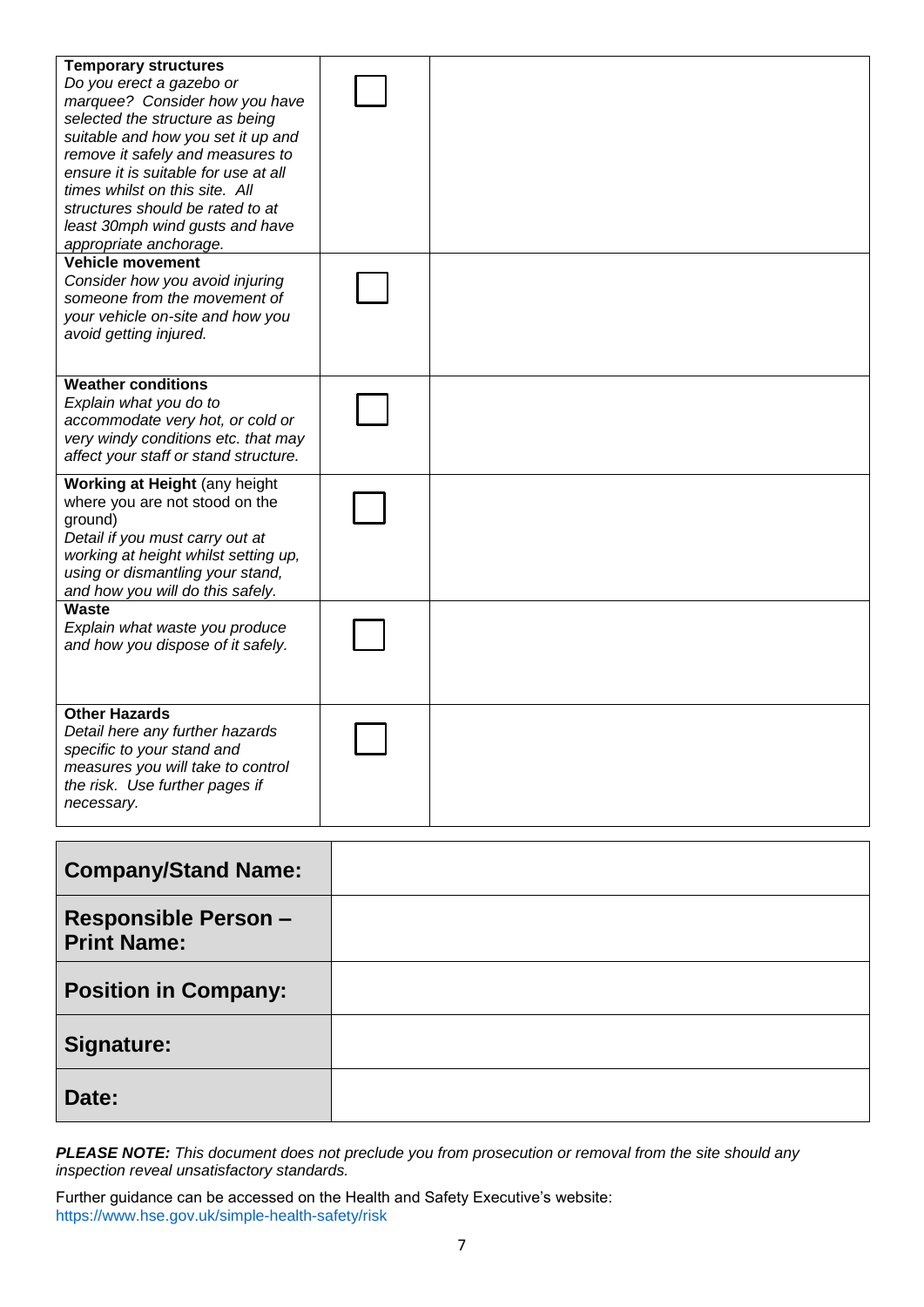## **FIRE RISK ASSESSMENT HANBURY COUNTRYSIDE SHOW – SATURDAY 2nd JULY 2022**

In order to comply with relevant fire safety legislation you MUST complete a Fire Risk Assessment of your unit/stand in line with nationally recognised fire risk assessment guides.

The Risk Assessment needs to identify the fire hazards and persons at risk, you must endeavour to remove or reduce these risks and protect people from fire. Failure to comply with this requirement may result in your unit/stand being prohibited from use.

You must be able to answer YES to the following questions. This signed and completed form must submitted to the event organiser as well as be maintained available for inspection by the Fire & Rescue Service / Event Organiser upon request.

You must undertake a Fire Risk Assessment for each structure, which must be suitable for the circumstances. You do not need to use this form and may use another method if you wish, however, this form is considered to be suitable for most standard temporary structures.

| Type & use of unit |              |               |              |  |
|--------------------|--------------|---------------|--------------|--|
| Size (m2)          |              |               |              |  |
| Maximum capacity   | <b>Staff</b> | <b>Public</b> | <b>Total</b> |  |

| Question                                                           | Yes/No | <b>Additional actions / Comment</b> |
|--------------------------------------------------------------------|--------|-------------------------------------|
| Are adequate exits provided for                                    |        |                                     |
| the numbers of persons within                                      |        |                                     |
| the unit or stall? (Are your staff                                 |        |                                     |
| and customers able to evacuate                                     |        |                                     |
| easily if the normal exit is                                       |        |                                     |
| blocked?)                                                          |        |                                     |
| Where necessary, are there                                         |        |                                     |
| sufficient directional signs                                       |        |                                     |
| indicating the appropriate escape<br>route and do they comply with |        |                                     |
| current regulations?                                               |        |                                     |
| Are the exits maintained                                           |        |                                     |
| available, unobstructed, and                                       |        |                                     |
| unlocked at all times the premises                                 |        |                                     |
| are in $use/$                                                      |        |                                     |
| If the normal lighting failed would                                |        |                                     |
| the occupants be able to make a                                    |        |                                     |
| safe exit?                                                         |        |                                     |
| (Consider back up lighting)                                        |        |                                     |
| Do you have an adequate number                                     |        |                                     |
| of appropriate fire                                                |        |                                     |
| extinguishers/fire blankets                                        |        |                                     |
| available in prominent positions                                   |        |                                     |
| and easily available for use?                                      |        |                                     |
| Has the fire-fighting equipment                                    |        |                                     |
| been inspected within the last 12                                  |        |                                     |
| months?                                                            |        |                                     |
| Note: a certificate of compliance                                  |        |                                     |
| will normally be required                                          |        |                                     |
| Have your staff been instructed                                    |        |                                     |
| on how to operate the fire-                                        |        |                                     |
| fighting equipment provided?                                       |        |                                     |
|                                                                    |        |                                     |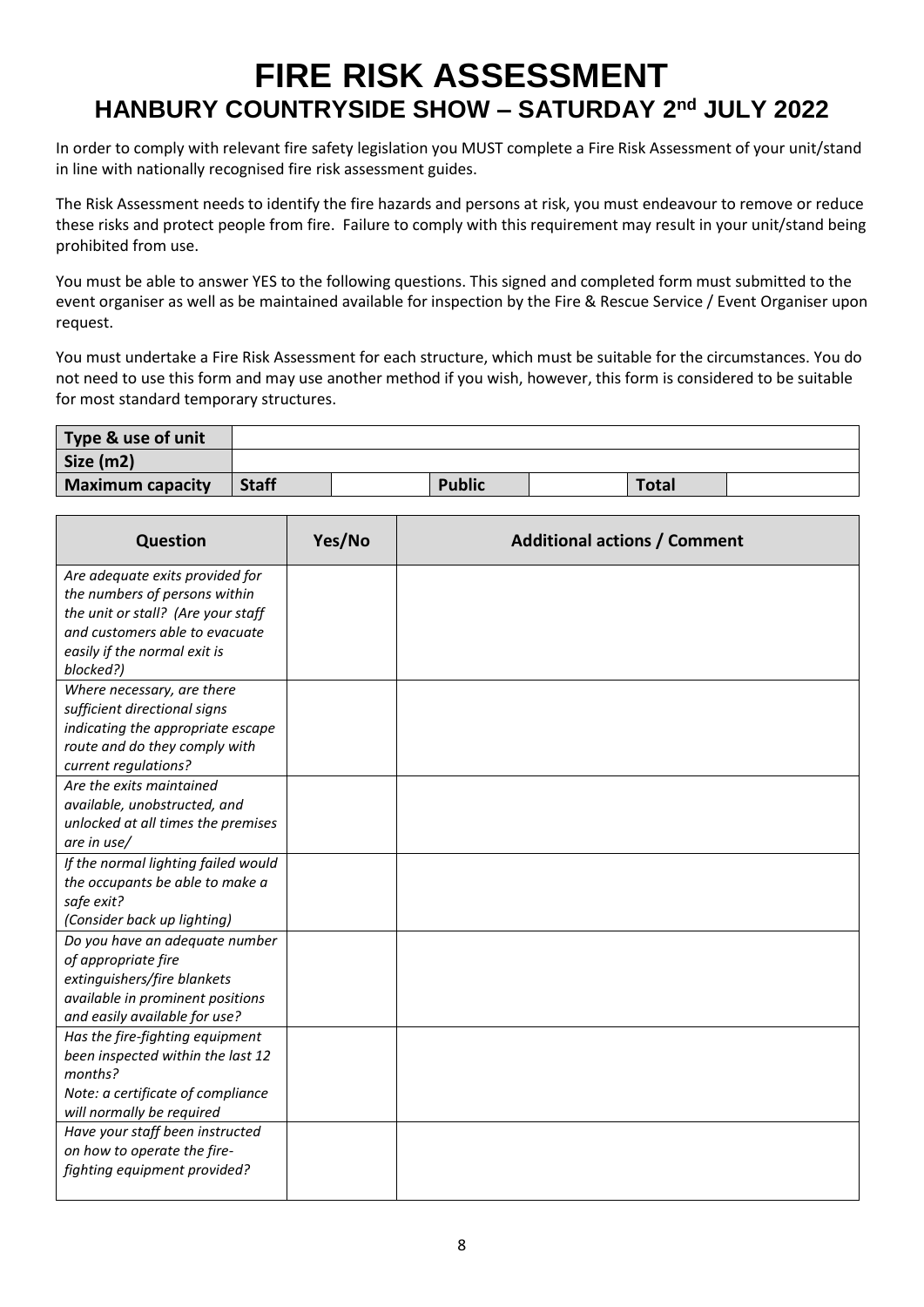| Have your staff been made aware<br>of what to do should an incident<br>occur, how to raise the alarm,                                                                                                           |        |                                     |
|-----------------------------------------------------------------------------------------------------------------------------------------------------------------------------------------------------------------|--------|-------------------------------------|
| evacuate the unit, and the exit<br>locations?                                                                                                                                                                   |        |                                     |
| Have you identified combustible<br>materials that could promote fire<br>spread beyond the point of<br>ignition such as paper/cardboard,                                                                         |        |                                     |
| bottled LPG etc. and reduced the<br>risk of them being involved in an<br>incident?                                                                                                                              |        |                                     |
| Have you identified all ignition<br>sources and ensured that they are<br>kept away from all flammable<br>materials?                                                                                             |        |                                     |
| <b>Question</b>                                                                                                                                                                                                 | Yes/No | <b>Additional actions / Comment</b> |
| Are the structure, roofing, walls<br>and fittings of your stall or unit<br>flame retardant?<br>Note: certificates of compliance<br>will normally be required                                                    |        |                                     |
| If any staff sleep in the stall is<br>there a working smoke detector<br>and a clear exit route at night?<br>Note: Persons should not be<br>allowed to sleep within a high risk<br>area and some Authorities and |        |                                     |
| events do NOT allow any sleeping<br>within units.                                                                                                                                                               |        |                                     |
| Are you aware that you must not<br>stock or sell certain items, i.e.<br>fireworks, garden flares,<br>household candles, tea lights,<br>etc.?                                                                    |        |                                     |
| Do you have sufficient bins for<br>refuse? Is all refuse kept away<br>from your unit?                                                                                                                           |        |                                     |
| Are you aware that petrol<br>generators are not permitted on<br>site?                                                                                                                                           |        |                                     |
| Do You use LPG? (If 'No' ignore<br>questions remaining questions)                                                                                                                                               |        |                                     |
| Do you have an inspection / gas<br>safety certificate for the<br>appliances and pipework (copy to<br>be available for inspection) and<br>are all hose connections made<br>with "crimped" fastenings?            |        |                                     |
| Are the cylinders kept outside,<br>secured in the upright position<br>and out of the reach of the<br>general public?                                                                                            |        |                                     |